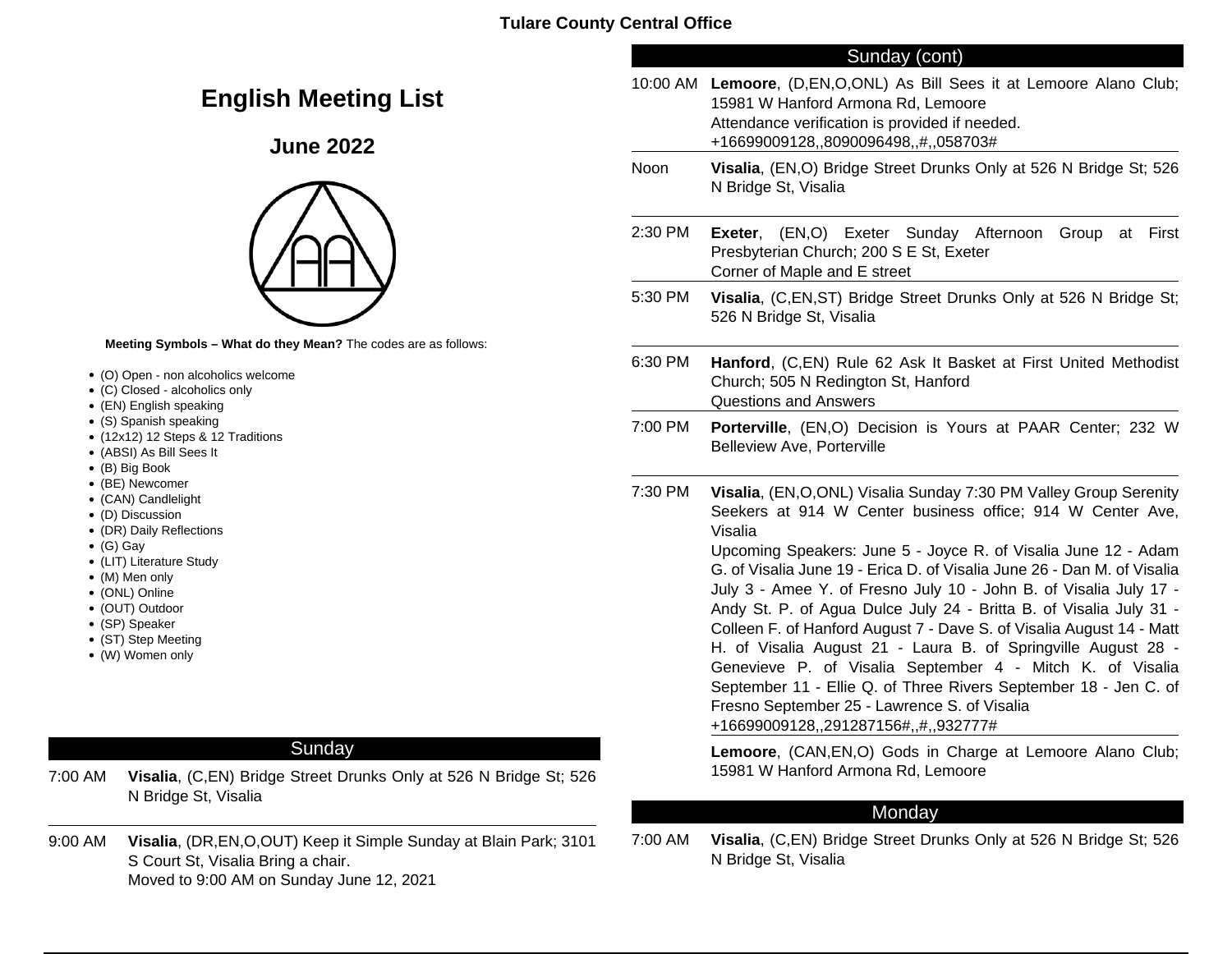## Monday (cont)

- 7:15 AM **Visalia**, (EN,O) ABC Group at Visalia Alano Club; 1311 W Murray Ave, Visalia
- 8:10 AM **Visalia**, (B,EN,O) AA Book Study at Visalia Alano Club; 1311 W Murray Ave, Visalia
- Noon **Visalia**, (C,D,EN) Bridge Street Drunks Only at 526 N Bridge St; 526 N Bridge St, Visalia

**Lemoore**, (D,EN,O) Gods in Charge at Lemoore Alano Club; 15981 W Hanford Armona Rd, Lemoore

**Visalia**, (C,EN) Pine Recovery Group at Pine Recovery; 120 W School Ave, Visalia

**Tulare**, (B,EN,O) Gem Street Noon Book Study at Tulare Community Church; 1820 N Gem St, Tulare

**Porterville**, (EN,O) Recovery Club at Twelve Step Recovery Club; 186 S D St, Porterville

**Visalia**, (EN,O) Nooners Group at Visalia Alano Club; 1311 W Murray Ave, Visalia

**CA**, (D,EN,BE,O,SP,ONL) Visalia Weekday Noon Valley Group Online AA Meeting at Visalia, CA, USA; Visalia, CA +16699009128,,664809776#,,#,,177041#

5:30 PM **Porterville**, (EN,O) Native in Recovery at Health Center; 370 Indian Reservation Dr, Porterville

> **Visalia**, (C,EN,W) Women's Reflections Closed AA Meeting at Visalia Alano Club; 1311 W Murray Ave, Visalia

6:00 PM **Visalia**, (B,C,EN,M) Monday Night Men's Valley Book Study at Visalia Seventh-day Adventist Church; 1310 S Woodland St, Visalia

## Monday (cont)

- 6:30 PM **Hanford**, (B,EN,O) Rule 62 at First United Methodist Church; 505 N Redington St, Hanford
- 7:00 PM **Visalia**, (C,EN,ST) Practicing The Principles at Christ Lutheran Church; 3830 W Tulare Ave, Visalia Meeting will be in the courtyard, so bring your own chair.

**Three Rivers**, (EN,O) Monday Night AA at Community Presbyterian Church; 43410 Sierra Dr, Three Rivers

**Lemoore**, (D,EN,O) Back to Basics at Lemoore Alano Club; 15981 W Hanford Armona Rd, Lemoore

**Tulare**, (EN,O,W) Sober Sisters at River Valley Church; 554 S Blackstone St, Tulare

**Tulare**, (EN,O) Serenity Junction at Saint John's Episcopal Church; 1701 E Prosperity Ave, Tulare

**Springville**, (B,EN,O) Springville Study Group at The Lighthouse Chapel; 35811 Rio Vista Rd, Springville

**Visalia**, (EN,O) Sober Tippers at Visalia Alano Club; 1311 W Murray Ave, Visalia

7:30 PM **Visalia**, (C,EN,M) Monday Men's Meeting at PPAV Hall; 820 E Main St, Visalia

> **CA**, (EN,O,W,ONL) Women's Monday 7:30 PM Open Valley Group Meeting at Visalia, CA, USA; Visalia, CA +16699009128,,89100078764#,,#,,5764135#

## **Tuesday**

- 7:00 AM **Visalia**, (C,EN) Bridge Street Drunks Only at 526 N Bridge St; 526 N Bridge St, Visalia
- 7:15 AM **Visalia**, (EN,O) ABC Group at Visalia Alano Club; 1311 W Murray Ave, Visalia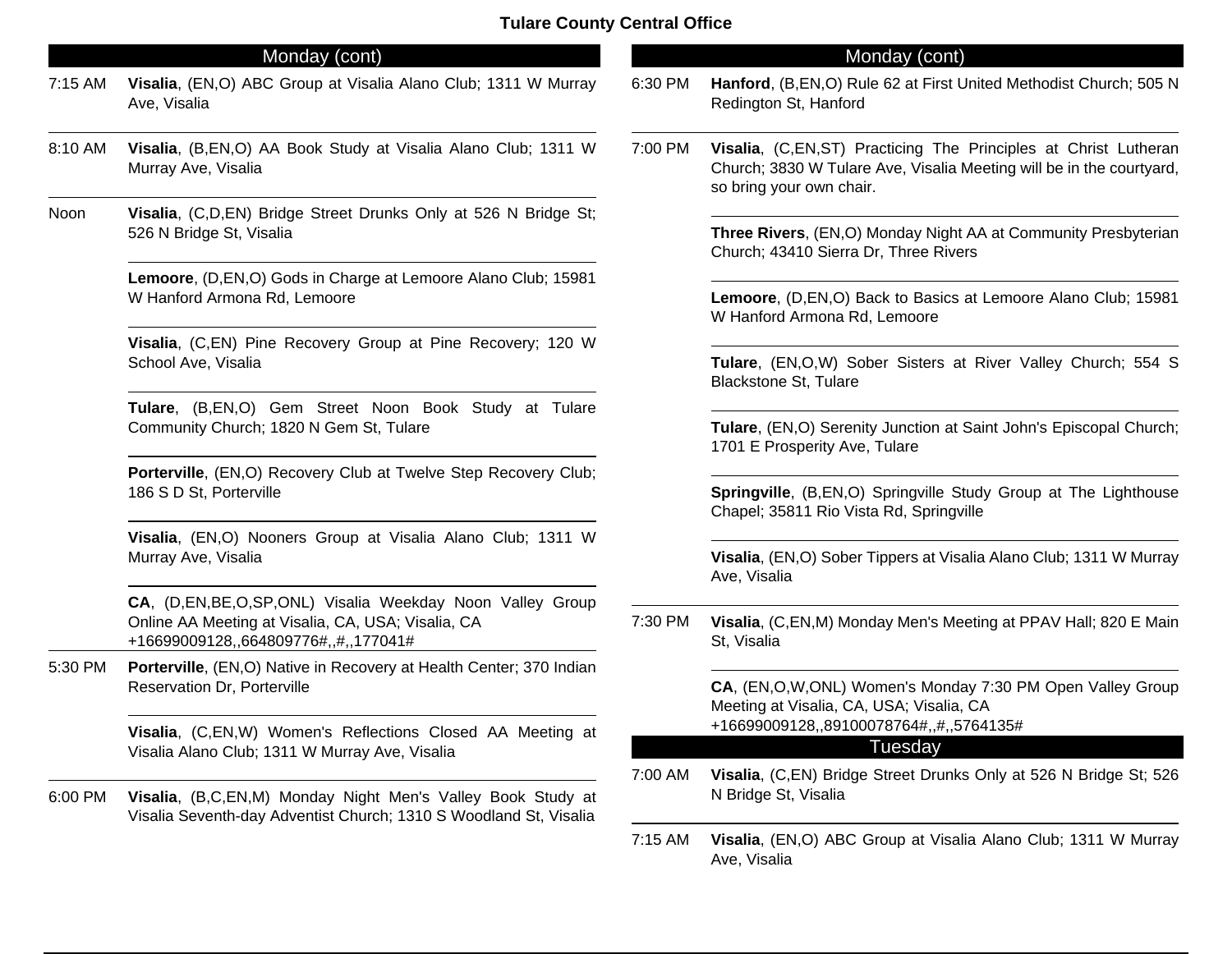## Tuesday (cont)

Noon **Visalia**, (C,D,EN) Bridge Street Drunks Only at 526 N Bridge St; 526 N Bridge St, Visalia

> **Porterville**, (EN,O) Recovery Club at Twelve Step Recovery Club; 186 S D St, Porterville

> **Visalia**, (EN,O) Nooners Group at Visalia Alano Club; 1311 W Murray Ave, Visalia

> **CA**, (D,EN,BE,O,SP,ONL) Visalia Weekday Noon Valley Group Online AA Meeting at Visalia, CA, USA; Visalia, CA +16699009128,,664809776#,,#,,177041#

6:00 PM **Visalia**, (EN,LIT,O) Bridge Street Study Group at 526 N Bridge St; 526 N Bridge St, Visalia

> **Porterville**, (EN,O,W) Women's Changes at Twelve Step Recovery Club; 186 S D St, Porterville

6:30 PM **Hanford**, (12x12,C,EN) Rule 62 at First United Methodist Church; 505 N Redington St, Hanford

> **Visalia**, (C,EN,W) Women's Amity Group - In Person at Trinity United Reformed Church; 6400 W Walnut Ave, Visalia Room 10

> **CA**, (C,EN,W,ONL) Women's Amity Group - Online at Visalia, CA, USA; Visalia, CA +16699006833,,76383444014#

7:00 PM **Visalia**, (EN,O) Civic Center Group at Christ Lutheran Church; 3830 W Tulare Ave, Visalia Meeting will be in the courtyard, so bring your

> own chair. Birthday speaker meeting the last Tuesday of the month. Business meeting the third Tuesday of the month.

> **Tulare**, (EN,O) Friends of Bill W. and Doctor Bob at Saint John's Episcopal Church; 1701 E Prosperity Ave, Tulare

> **Woodlake**, (EN,O) Valencia House AA Woodlake at Valencia House Apartments Community Room; 248 N Valencia Blvd, Woodlake

## Tuesday (cont)

- 7:00 PM **Visalia**, (EN,O) Dr. Bob & Bill at Visalia Alano Club; 1311 W Murray Ave, Visalia
- 7:30 PM **Exeter**, (EN,O) Quiet Trails Group at First Presbyterian Church; 200 S E St, Exeter Corner of Maple and E

**Lemoore**, (12x12,EN,O) 12x12 Book Study at Lemoore Alano Club; 15981 W Hanford Armona Rd, Lemoore

**Porterville**, (C,EN,M) Tuesday Men's Stag at Twelve Step Recovery Club; 186 S D St, Porterville

#### Wednesday

- 7:00 AM **Visalia**, (C,EN) Bridge Street Drunks Only at 526 N Bridge St; 526 N Bridge St, Visalia
- 7:15 AM **Visalia**, (EN,O) ABC Group at Visalia Alano Club; 1311 W Murray Ave, Visalia
- 8:10 AM **Visalia**, (B,EN,O) AA Book Study at Visalia Alano Club; 1311 W Murray Ave, Visalia
- Noon **Visalia**, (C,D,EN) Bridge Street Drunks Only at 526 N Bridge St; 526 N Bridge St, Visalia

**Lemoore**, (D,EN,O) Nooner Meeting at Lemoore Alano Club; 15981 W Hanford Armona Rd, Lemoore

**Tulare**, (EN,O) Clodbusters at Tulare Community Church; 1820 N Gem St, Tulare

**Porterville**, (EN,O) Recovery Club at Twelve Step Recovery Club; 186 S D St, Porterville

**Visalia**, (EN,O) Nooners Group at Visalia Alano Club; 1311 W Murray Ave, Visalia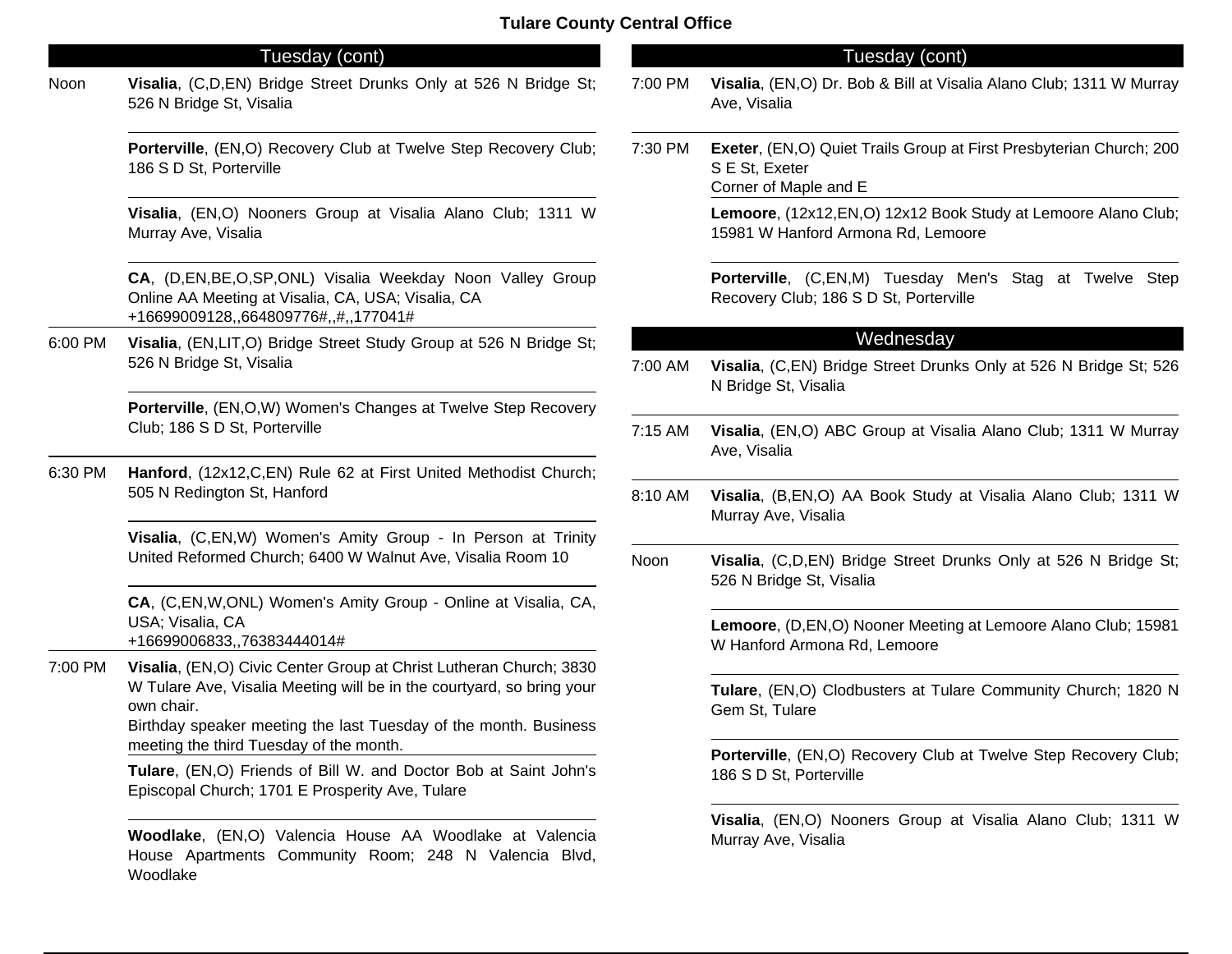## Wednesday (cont)

- Noon **CA**, (D,EN,BE,O,SP,ONL) Visalia Weekday Noon Valley Group Online AA Meeting at Visalia, CA, USA; Visalia, CA +16699009128,,664809776#,,#,,177041#
- 1:00 PM **Porterville**, (EN,O,W) PAAR Women's Open at PAAR West; 182 W Belleview Ave, Porterville
- 5:30 PM **Visalia**, (12x12,C,EN) Unity Through Traditions at Visalia Alano Club; 1311 W Murray Ave, Visalia
- 6:00 PM **Visalia**, (12x12,EN) Bridge Street Drunks Only at 526 N Bridge St; 526 N Bridge St, Visalia

**Porterville**, (EN,G,O) The Acceptance Group at First Congregational Church; 165 E Mill Ave, Porterville Corner of North 4th Street and East Mill Avenue

6:30 PM **Hanford**, (C,D,EN) Rule 62 at First United Methodist Church; 505 N Redington St, Hanford

7:00 PM **Visalia**, (EN,O,SP,ONL) The Valley Group at St. Paul Episcopal Church; 120 N Hall St, Visalia Parking is off of Center Avenue Upcoming speaker line up: May 25 - Shanna L. of Tulare with 16 years June 1 - Bob M. of Fresno with 9 years June 8 - Jerri T. of Visalia with 34 years June 15 - Elliot M. of Tulare with 4 years June 22 - Erika W. of Bakersfield with 16 years June 29 - Michael S. of Visalia with 9 months July 6 - Miranda R. of Fresno with 3 years July 13 - Matt S. of Visalia with 4 years July 20 - Ceci S. of Fresno with 8 years July 27 - Joe S. of Fresno with 9 years August 3 - Evy G. of Fresno with 4 years August 10 - Leah W. of Visalia with 4 months August 17 - Carrie "LA" A. of Fresno with 6 years August 24 - Scot L. of Visalia with 34 years August 31 - Suellen J. of Fresno with 32 years Septermber 7 - Israel B. of Visalia with 6 years TODAY! Septermber 14 - Tony N. of Tulare 34 with years and 3 days! Septermber 21 - Lawrence C. of Tulare with 31 years Septermber 28 - Amber K. of Visalia with 2 years and 364 days! +16699009128,,228393839#,,#,,700442#

7:30 PM **Lemoore**, (D,EN,O) Gods in Charge at Lemoore Alano Club; 15981 W Hanford Armona Rd, Lemoore Wassup

## Thursday (cont)

- 7:00 AM **Visalia**, (C,EN) Bridge Street Drunks Only at 526 N Bridge St; 526 N Bridge St, Visalia
- 7:15 AM **Visalia**, (EN,O) ABC Group at Visalia Alano Club; 1311 W Murray Ave, Visalia
- Noon **Visalia**, (C,D,EN) Bridge Street Drunks Only at 526 N Bridge St; 526 N Bridge St, Visalia

**Porterville**, (EN,O) Recovery Club at Twelve Step Recovery Club; 186 S D St, Porterville

**Visalia**, (EN,O) Nooners Group at Visalia Alano Club; 1311 W Murray Ave, Visalia

**CA**, (D,EN,BE,O,SP,ONL) Visalia Weekday Noon Valley Group Online AA Meeting at Visalia, CA, USA; Visalia, CA +16699009128,,664809776#,,#,,177041#

6:00 PM **Porterville**, (B,EN,O) The Half & Half Group at First Congregational Church; 165 E Mill Ave, Porterville

> **Hanford**, (DR,D,EN,O) Thursday Night Coffee Break at First Hanford Apostolic Church; 130 W Myrtle St, Hanford

> **Hanford**, (EN,W) Women's Happy Hour - Hanford at First United Methodist Church; 505 N Redington St, Hanford

7:00 PM **Visalia**, (B,EN,O) Primary Purpose Group at 526 N Bridge St; 526 N Bridge St, Visalia

> **Tulare**, (EN,O) The Crossroads Group at Hillman House; 220 W Tulare Ave, Tulare This meeting will be inside the parson's house, on the west end of the church property.

> **Springville**, (D,EN,O) Gut-Level Group at The Lighthouse Chapel; 35811 Rio Vista Rd, Springville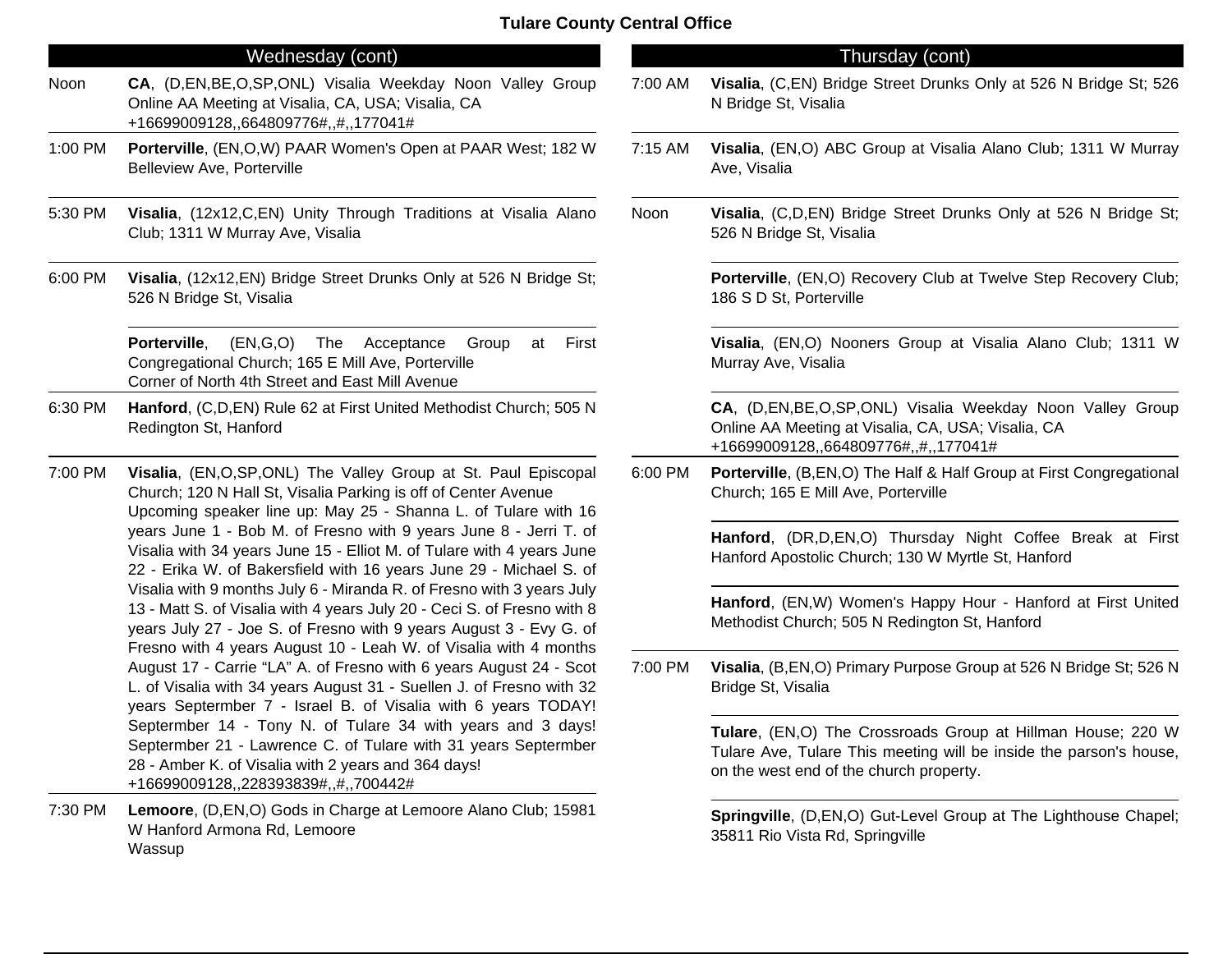#### Thursday (cont)

- 7:00 PM **Visalia**, (C,AL,EN) Rule 62 at Visalia United Methodist Church; 5200 W Caldwell Ave, Visalia
- 7:30 PM **Lemoore**, (B,EN,O) Gods in Charge at Lemoore Alano Club; 15981 W Hanford Armona Rd, Lemoore

**Lindsay**, (ABSI,EN,O) Fireside Fellowship at Lindsay United Methodist Church; 120 N Gale Hill Ave, Lindsay Meets in the Fireside Room, which is on the side of the church on Honolulu street.

**Visalia**, (CAN,EN,O) Breath of Fresh Air at Robertson Recovery; 3107 E Kaweah Ave, Visalia

## Friday

- 6:45 AM **CA**, (C,DR,EN,M,ONL) 210 Attitude Modification at Visalia, CA, USA; Visalia, CA +16699009128,,724581617#,,#,,624556#
- 7:00 AM **Visalia**, (C,EN) Bridge Street Drunks Only at 526 N Bridge St; 526 N Bridge St, Visalia
- 7:15 AM **Visalia**, (EN,O) ABC Group at Visalia Alano Club; 1311 W Murray Ave, Visalia
- 8:10 AM **Visalia**, (B,EN,O) AA Book Study at Visalia Alano Club; 1311 W Murray Ave, Visalia
- Noon **Visalia**, (C,D,EN) Bridge Street Drunks Only at 526 N Bridge St; 526 N Bridge St, Visalia

**Lemoore**, (D,EN,O) Gods in Charge at Lemoore Alano Club; 15981 W Hanford Armona Rd, Lemoore

**Porterville**, (EN,O) Recovery Club at Twelve Step Recovery Club; 186 S D St, Porterville

Speaker Meeting First Friday of the Month

**Visalia**, (EN,O) Nooners Group at Visalia Alano Club; 1311 W Murray Ave, Visalia

## Friday (cont)

- Noon **CA**, (D,EN,BE,O,SP,ONL) Visalia Weekday Noon Valley Group Online AA Meeting at Visalia, CA, USA; Visalia, CA +16699009128,,664809776#,,#,,177041# 6:00 PM **Hanford**, (C,D,EN,M) World Famous 10th Ave. Men's Group at First United Methodist Church; 505 N Redington St, Hanford 6:30 PM **Porterville**, (EN,O,W) Friday Night Women's Meeting at Twelve Step Recovery Club; 186 S D St, Porterville 7:00 PM **Visalia**, (C,EN) Friday Freedom Fellowship at Christ Lutheran Church; 3830 W Tulare Ave, Visalia Meeting will be in the courtyard, so bring your own chair. All are invited to join us on the last Friday of each month when we celebrate birthdays with a special Open meeting. **Tulare**, (B,EN) Friday Book Study at Hillman House; 220 W Tulare Ave, Tulare This meeting will be inside the parson's house, on the west end of the church property. **CA**, (C,EN,ONL) Visalia Friday 7 PM Valley Group online Closed meeting at Visalia, CA, USA; Visalia, CA +16699009128,,653763096#,,#,,5700213# 7:30 PM **Lemoore**, (D,EN,O) New Beginnings at Lemoore Alano Club; 15981 W Hanford Armona Rd, Lemoore 8:00 PM **Porterville**, (EN,O) Friday Night Serenity Circle at Twelve Step Recovery Club; 186 S D St, Porterville **Visalia**, (EN,O) Sober for a Reason at Visalia Alano Club; 1311 W Murray Ave, Visalia 10:00 PM **Visalia**, (EN,O,SM) Pine Recovery Group at Pine Recovery; 120 W School Ave, Visalia **Saturday** 7:00 AM **Visalia**, (C,EN) Bridge Street Drunks Only at 526 N Bridge St; 526
	- N Bridge St, Visalia